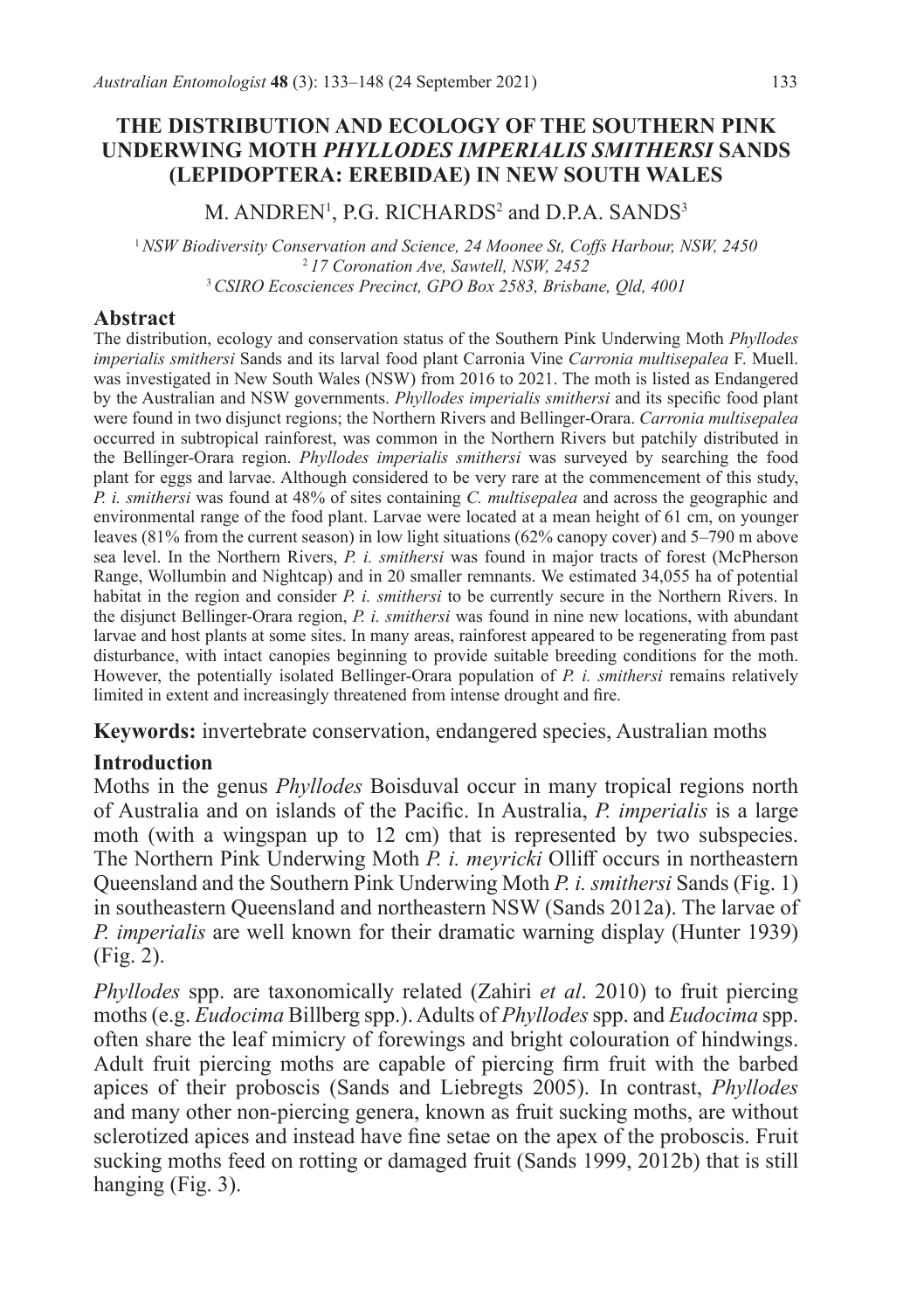The larvae of *Phyllodes* spp. and many fruit piercing moths favour vines of the family Menispermaceae as food plants (Zahiri *et al*. 2010), having adapted to feed on alkaloids present in the leaves (Fay 1996). *Phyllodes* spp. and *Eudocima* spp. are often host-plant specific. The larvae of *P. i. meyricki* feed on the tropical vine *Pycnarrhena novoguineensis* Miquei and larvae of *P. i. smithersi* feed only on *Carronia multisepalea* F. Muell. (Sands 2012a). The fruit piercing moth *Eudocima fullonia* Clerck also uses *C. multisepalea* as one of its larval food plants. This rainforest vine is known to occur from near Gympie in Queensland to Bellingen in NSW. Mature *C. multisepalea* can be very large vines with multiple stems and foliage in the rainforest canopy. Shoots arising from underground rhizomes can also be common across the rainforest floor, although these are likely to be suppressed until there is an opportunity to exploit a gap in the canopy. The vine can grow profusely in gaps and edges of rainforest.

*Phyllodes imperialis smithersi* was listed nationally as Endangered in 2002 (Threatened Species Scientific Committee 2002), when it was known from only four locations in South East Queensland and an outlying location over 300 km south in NSW in Dorrigo National Park (NP). Two specimens (1973, 1990) from this reserve were lodged with the Australian National Insect Collection, CSIRO Canberra. When Sands (2012a) described *P. i. smithersi*, there were only eight sites known in Queensland (including the northern range limit at Kin Kin Creek near Gympie, Conondale Range, Mary Cairncross Scenic Reserve, Blackall Range, D'Aguilar Range, Springbrook, Currumbin Valley and the Lamington Plateau) and seven in NSW (in the Northern Rivers region and the isolated southern range limit at Bellingen (Britton 2006)). The southern subspecies was considered Critically Endangered by Clark and Spier-Ashcroft (2003) and was listed as Endangered in NSW in 2003 (NSW Scientific Committee 2003).

Adult *P. i. smithersi* are not strongly attracted to light and rarely caught in light traps (Sands, in Roads and Maritime Services 2013). Lachlan (2014) conducted many nights of light-trapping over several years within the habitat of the moth for only four captures, all on one night. Also, at Coolgardie, no adult moths were observed at fruit baits deployed in habitat known to be occupied by the species (Lloyd *et al*. 2019). Due to the difficulty of surveying adult moths, the larval stage was the focus of this study. We (i) recorded the distribution and abundance of *C. multisepalea* in rainforest remnants in NSW, (ii) investigated the distribution, ecology and abundance of *P. i. smithersi* larvae, (iii) recorded habitat characteristics at each location where *P. i. smithersi* was found, and (iv) noted potential threats and possible management responses.

## **Methods**

Rainforest survey sites were selected to encompass the geographic and altitudinal range of *C. multisepalea*, the largest rainforest remnants and a representative sample of small remnants. Potential survey sites were identified using NSW BioNet records of *C. multisepalea*, vegetation mapping, aerial imagery and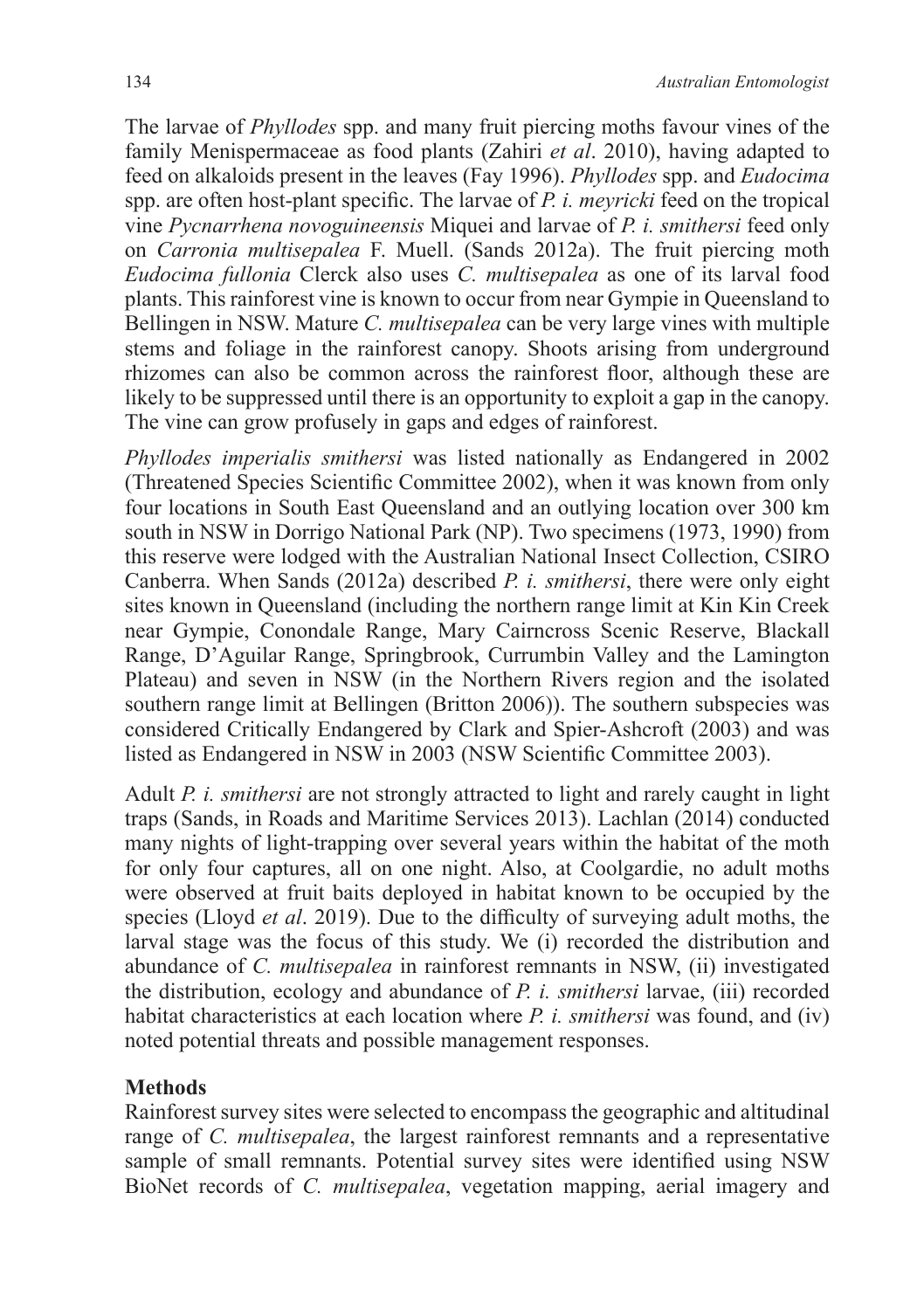

**Figs 1–3.** The Southern Pink Underwing Moth *Phyllodes imperialis smithersi*: (1) a male collected (as a larva) by D.P.A. Sands in 1988 at Mary Cairncross Scenic Reserve, Maleny, QLD and held in the Australian National Insect Collection (CSIRO) Canberra; (2) the warning display of the fifth instar larva (Photo: P.G. Richards); (3) an adult moth interrupted while feeding on damaged fruit of the introduced Rose Apple *Syzygium jambos* (L.) Alston, and flashing its pink hindwing as a warning—the forewing camouflage is also illustrated, resembling a leaf or bark, including insect scars (Photo: M.S. Graham).

topographic mapping. Sites on public land were most accessible and logistically efficient to survey, although several private properties were also surveyed. *Phyllodes imperialis smithersi* and *C. multisepalea* occur in two coastal regions: the Northern Rivers region (north of the Richmond River and centred on the rainforests of the Mount Warning caldera and 'Big Scrub' remnants) and the Bellinger-Orara region (Fig. 4).

At each site, a search for *C. multisepalea* was conducted and the duration recorded. When *C. multisepalea* was found, a timed search was carried out for *P. i. smithersi* larvae and eggs. Searches involved an inspection of leaves (particularly undersides) and stems of all plants within the immediate area. Vines were searched thoroughly to a height of 2.5 m. Above that height, binoculars were used to inspect vines where possible; canopy foliage was rarely seen and therefore not surveyed. Data recorded at each site were: (i) time searching for *C. multisepalea*, (ii) number, height and age class of vines, (iii) presence of old or freshly browsed leaves, (iv) time searching for *P. i. smithersi* larvae, (v) number and instar of larvae, (vi) age class of leaves eaten by larvae, (vii) height of larvae above ground, (viii) number of eggs,  $(ix)$  vegetation type, and  $(x)$  percentage crown cover of overstorey.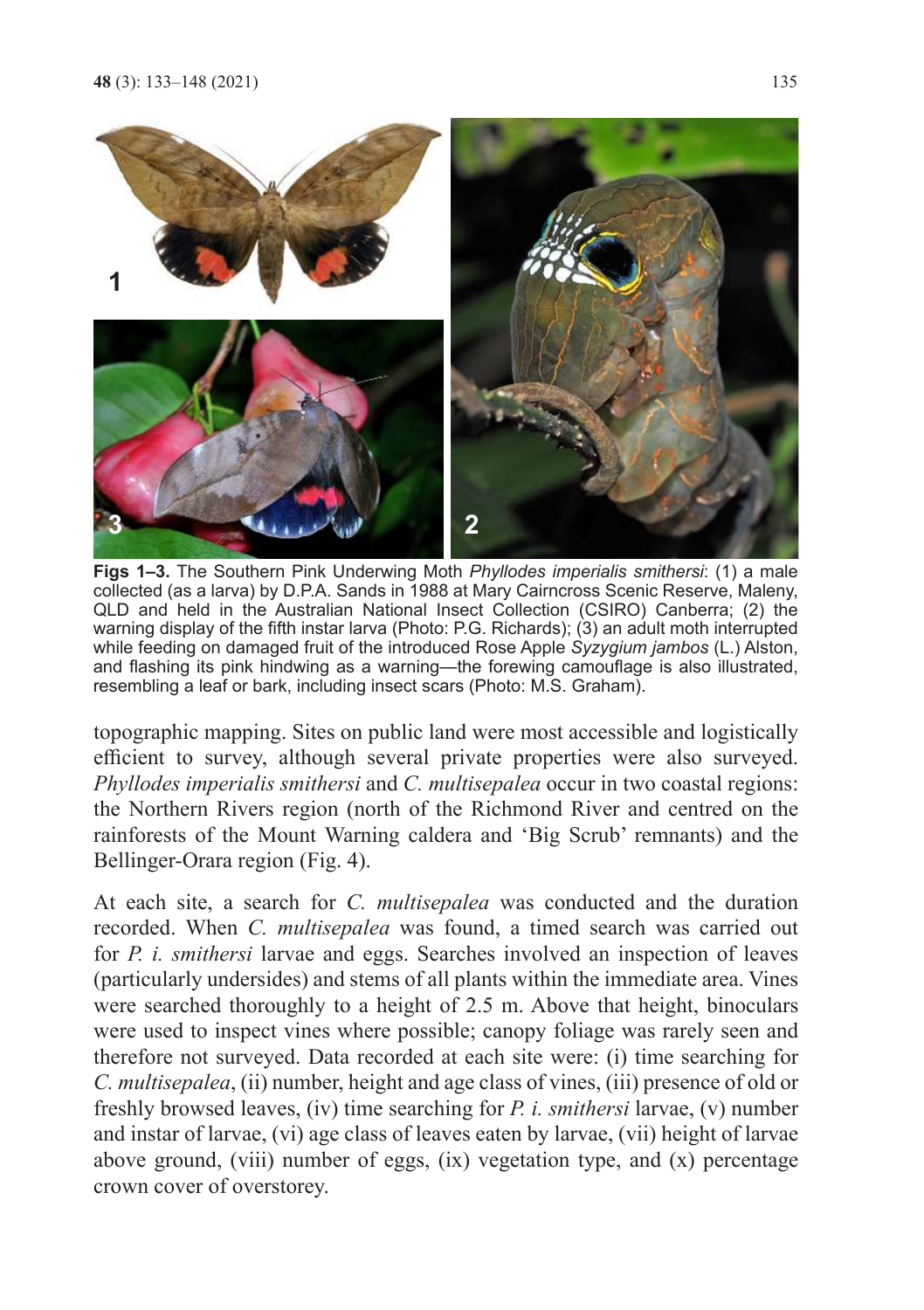

**Fig. 4.** The two disjunct *Phyllodes imperialis smithersi* populations in northern NSW, defined by the distribution of its larval food plant *Carronia multisepalea* (black triangles, from the NSW BioNet) and the nine locations of *P. i. smithersi* known prior to this study (red triangles): (a) Northern Rivers; (b) Bellinger–Orara. The disjunction between them tracks the pattern of the distribution of coastal rainforest (blue).

A broad assessment of the extent of potential *P. i. smithersi* habitat in NSW was obtained from the extent of subtropical rainforest mapping (Office of Environment and Heritage 2010) in the catchments containing *P. i. smithersi* and *C. multisepalea* records.

# **Results**

Between 28 November 2016 and 26 March 2021 (five seasons), 143 sites were surveyed over 64 days. *Carronia multisepalea* was recorded at 130 sites (91% of those surveyed), although many of these sites were targeted for survey because they were known to contain the vine. An average of 22 vines were located per site; 15 young vines, 6 intermediate vines and 0.4 old vines (it is likely that many of the 'young' and 'intermediate' vines emerge from underground rhizomes, so this is not a count of different plants, but different stems). Of the sites where *C. multisepalea* was recorded, 92% exhibited old browse scars on the leaves and 60% had fresh scars (not necessarily from *P. i. smithersi*).

A total of 395 *P. i. smithersi* larvae were recorded at 61 sites and 132 eggs at 16 sites (Table 1). Eggs were recorded at two sites (Inner Pocket NR and Pine Creek (Tobys Rd)) where no larvae were found. Therefore, *P. i. smithersi* was found at 63 of the 130 sites containing *C. multisepalea* (48%). The species had not previously been recorded at 59 of these sites. A further nine new sites were collated from bush regenerators and others. Locating each larva required on average 14 minutes of searching *C. multisepalea* vines. However, the distribution of larvae was typically clumped and after the first larva was found, subsequent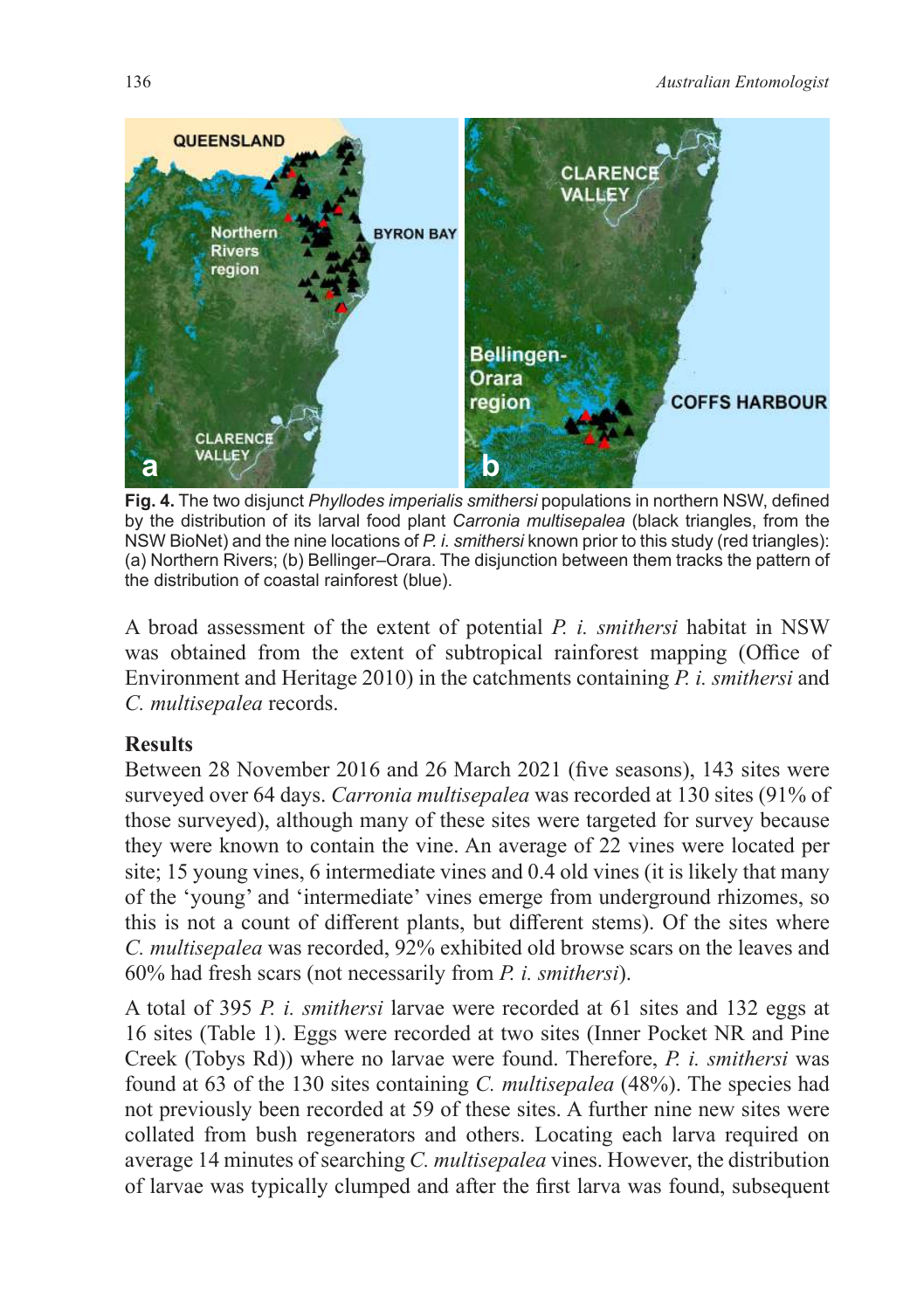

**Fig. 5.** The 29 localities known to be occupied by *Phyllodes imperialis smithersi* during this study in the Northern Rivers region (red triangles are records from the NSW BioNet) and the estimated extent of potential habitat (blue).

larvae were often found quickly. A better estimate of effort is that it required on average 64 minutes of searching vines to find the first larva at a site.

Larvae were found at an average height of 61 cm (n=317) and on *C. multisepalea* vines that were of median height 80 cm (n=269). Larvae preferred intermediateage leaves (current season leaves that were not new). These comprised 74% of observations, while old leaves (hardened) comprised 19% and new leaves 7%. Since most larvae found were early instars (Table 1), these results reflect the feeding behaviour of early instars. There were 29 locations known to be occupied by *P. i. smithersi* during this study in the Northern Rivers (Fig. 5) and 10 in Bellinger-Orara (Fig. 6). Surveys were also undertaken by volunteers on Bellingen Island. They recorded *P. i. smithersi* larvae in November 2016 and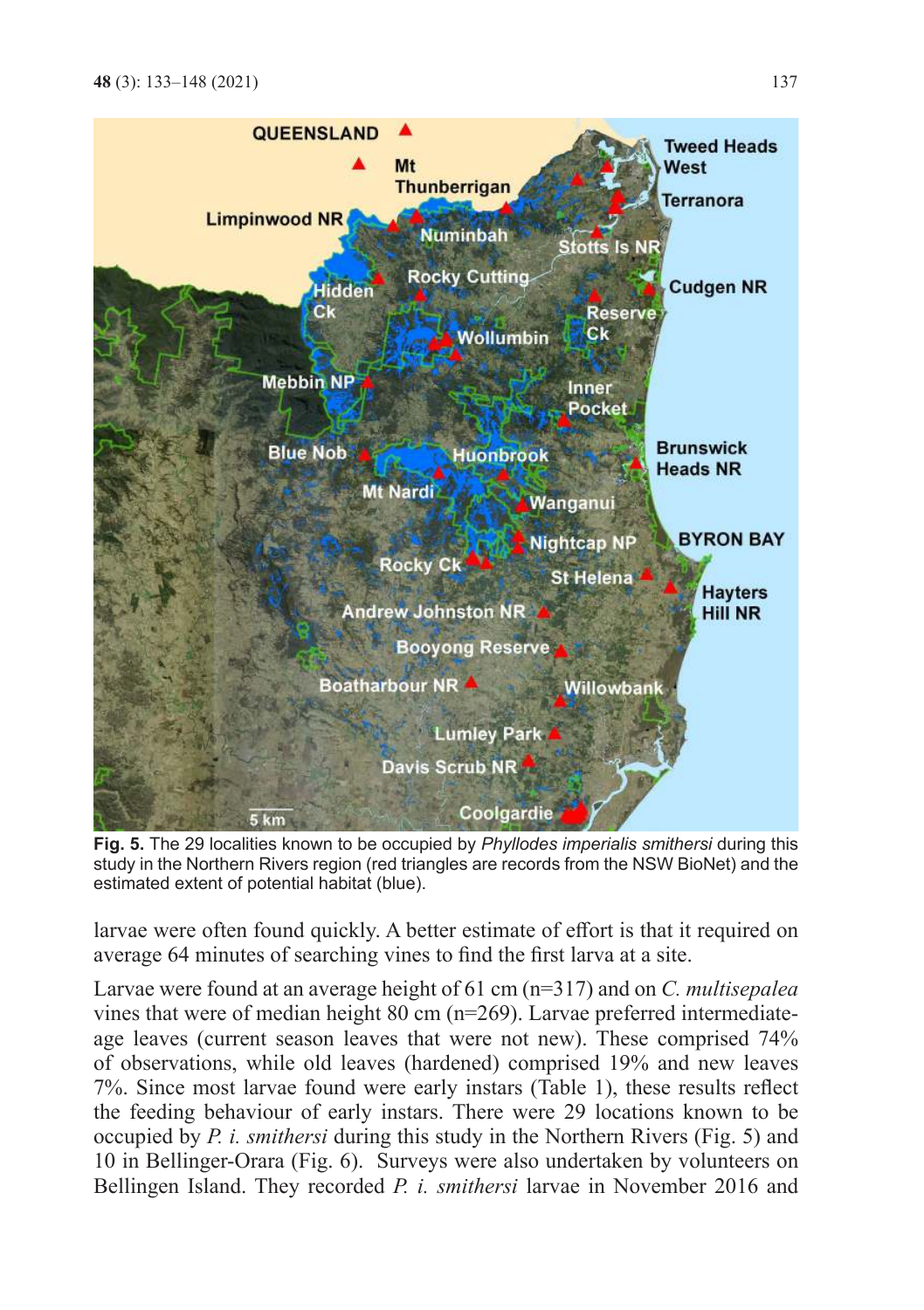

**Fig. 6.** The 10 localities known to be occupied by *Phyllodes imperialis smithersi* during this study in the Bellinger-Orara region (red triangles are records from the NSW BioNet) and the estimated extent of potential habitat (blue).

between late October 2017 and February 2018 recorded at least 53 larvae and 25 unhatched eggs. In repeated surveys in 2018, it was estimated that there was a 90% decrease in larvae numbers from early to late instars.

The broad assessment of the extent of potential *P. i. smithersi* habitat resulted in an estimate of 34,055 ha in the Northern Rivers (Fig. 5) and 5,230 ha in the Bellinger-Orara region (Fig. 6). The area of breeding habitat would be a small percentage of these figures due to the patchy distribution of *C. multisepalea*. The locations known to be occupied by *P. i. smithersi* during this study and potential habitat are relatively well reserved with almost half in National Parks and Nature Reserves (Table 2).

## **Discussion**

At the commencement of this study, it was incongruous that the distribution of *P. i. smithersi* appeared to be highly restricted, while its larval food plant, *C. multisepalea*, was widely distributed. This study has revealed that the two distributions correspond quite closely.

A disjunct occurrence pattern, with the Northern Rivers population separated by 160 km from Bellinger-Orara, is not uncommon for a wet forest species and follows the distribution of coastal rainforest plant communities. The pattern of rainforest occurrence is a response to past volcanism centred on Wollumbin (Northern Rivers) and Ebor (Bellinger-Orara), that has produced a mountainous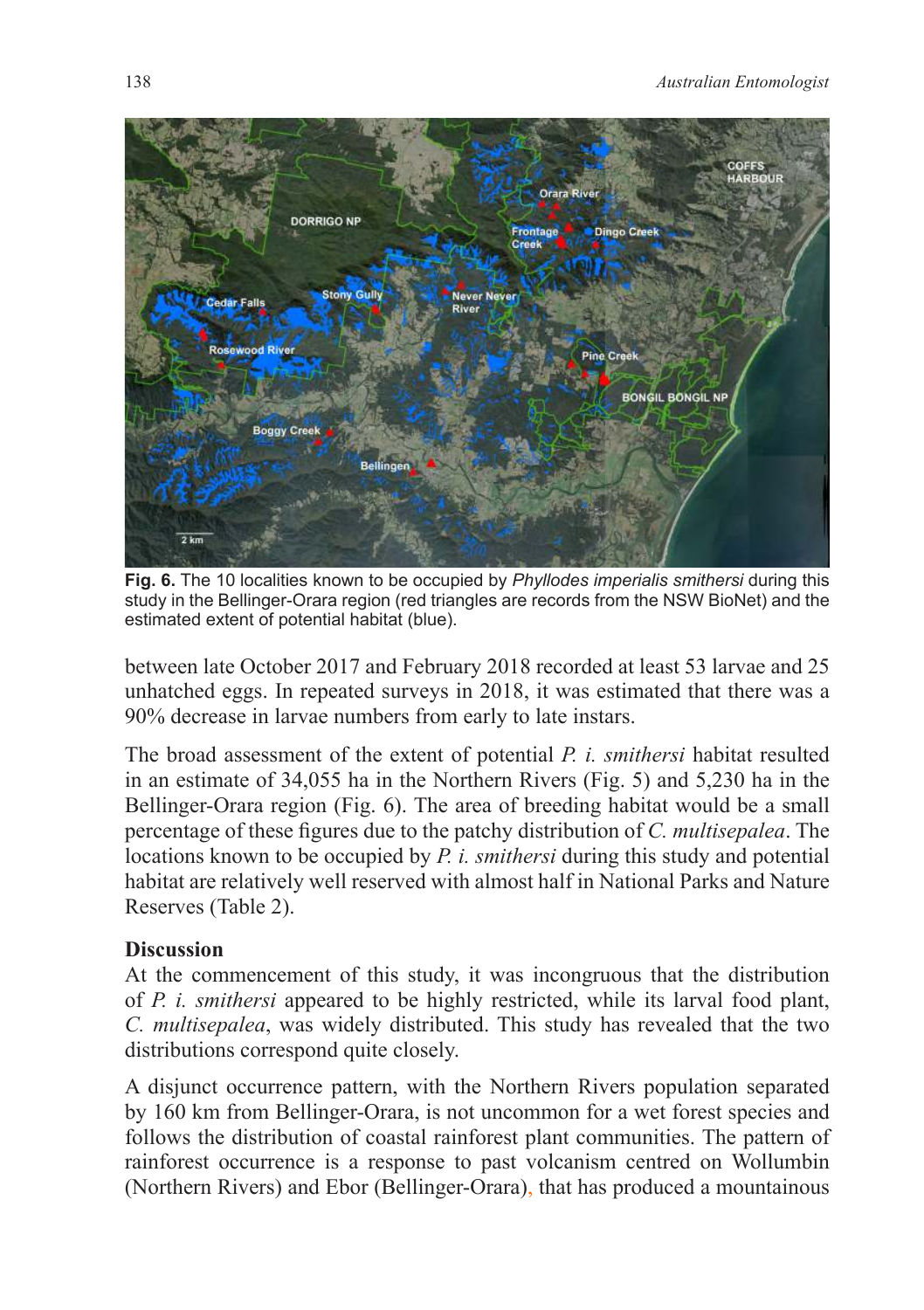**Table 1.** The number of each *Phyllodes imperialis smithersi* instar found, showing the predominance of early instars (80% third instar or earlier). First instars can be confused with *Eudocima fullonia*. However, since *E. fullonia* was rare in this study, we have assumed 'probable' *P. i. smithersi* first instars when they co-occurred with later *P. i. smithersi* instars. This has resulted in an under-estimate of the number of first instars, although the low number could also be partly explained by the inconspicuousness of this stage.

|                   | No. of larvae | % of total |
|-------------------|---------------|------------|
| First instar      | 53            |            |
| Second instar     | 129           | 40         |
| Third instar      | 73            | 23         |
| Fourth instar     | 35            |            |
| Fifth instar      | 29            |            |
| <b>TOTAL</b>      | 319           |            |
| Eudocima fullonia |               |            |

**Table 2.** The tenure of the 39 *Phyllodes imperialis smithersi* locations known to be occupied during this study, as well as the tenure of the mapped potential habitat. \*NPWS: New South Wales National Parks and Wildlife Service.

| <b>Tenure</b>                    | <b>Occupied Locations</b>        |                            |              | <b>Potential Habitat (ha)</b>    |                     |                 |
|----------------------------------|----------------------------------|----------------------------|--------------|----------------------------------|---------------------|-----------------|
|                                  | <b>Northern</b><br><b>Rivers</b> | <b>Bellinger-</b><br>Orara | <b>Total</b> | <b>Northern</b><br><b>Rivers</b> | Bellinger-<br>Orara | <b>Total</b>    |
| NPWS*<br>estate                  | 14<br>(48%)                      | $(40\%)$                   | 18<br>(46%)  | 16,940<br>$(50\%)$               | 2,455<br>(47%)      | 19,395<br>(49%) |
| Council<br>reserve               | (14%)                            | $(10\%)$                   | 5<br>(13%)   | 64<br>$(0.2\%)$                  | 10<br>$(0.2\%)$     | 74<br>$(0.2\%)$ |
| <b>State</b><br>Forest<br>estate |                                  | $(50\%)$                   | (13%)        | 126<br>$(0.4\%)$                 | 1,683<br>(32%)      | 1,809<br>(5%)   |
| Private                          | 11<br>(38%)                      |                            | 11<br>(28%)  | 16,925<br>$(50\%)$               | 1,082<br>(21%)      | 18,007<br>(46%) |
| <b>TOTAL</b>                     | 29                               | 10                         | 39           | 34,055                           | 5,230               | 39,285          |

and fertile landscape in these two regions, separated by the broad dry, less fertile expanse of the Richmond River and Clarence River valleys.

The rainforest habitat of *P. i. smithersi* is dominated by the White Booyong *Argyrodendron trifoliolatum* F. Muell. lowland subtropical rainforest alliance (Floyd 1990), with three suballiances predominating: (i) White Booyong, (ii) Pepperberry-Giant Stinger-Fig-Hoop Pine, and (iii) Black Bean-Rosewood. At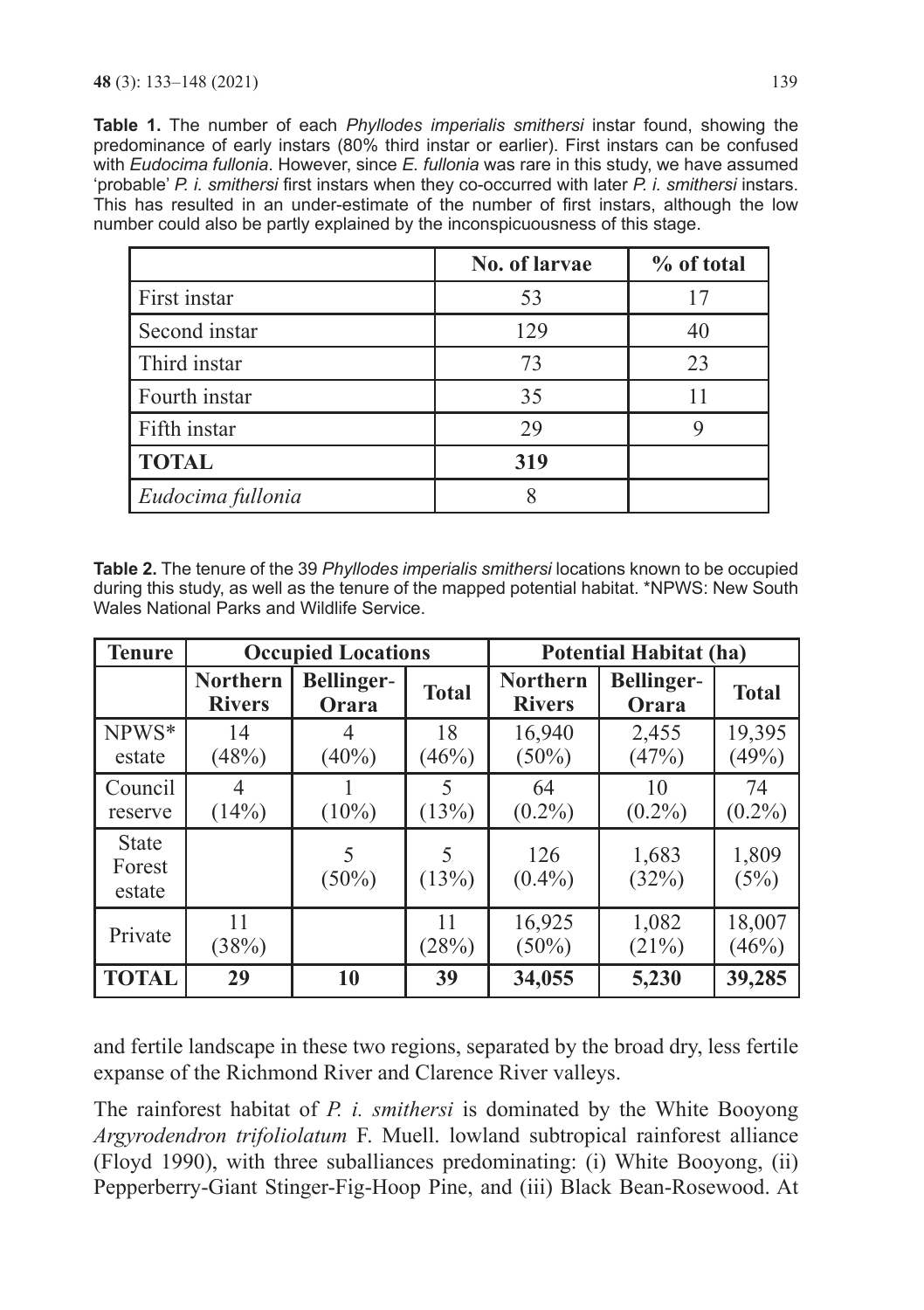higher elevations, while the habitat is still related to these three suballiances, it is also characterised by the presence of 'cool' subtropical species such as Black Booyong *Argyrodendron actinophyllum* F.M. Bailey. We consider that under normal environmental conditions these rainforest communities should provide enough fruit resources for the highly mobile adult moths.

*Carronia multisepalea* was found to be a common species in the rainforests of the Northern Rivers and was often locally abundant. *Phyllodes imperialis smithersi* larvae were found along drainage lines (e.g. Booyong Reserve), on ridges (e.g. Limpinwood Nature Reserve (NR)), steep slopes (e.g. Mt Thunberrigan), flat land (e.g. Davis Scrub NR) and from 5 m above sea level at Coolgardie to the highest known occurrence of 790 m at Mt Nardi. There are also relatively high elevation records along the McPherson Range in Limpinwood NR (510 m), Numinbah NR (400 m) and Mt Thunberrigan (350 m), plus a Queensland record less than 6 km north of the border at Binna Burra at 780 m (Lachlan 2014). Although patchily distributed, it appears likely that *P. i. smithersi* is a relatively common species in rainforest at all elevations along the McPherson Range.

*Carronia multisepalea* is also known from 590 m in Wollumbin NP where it has not been surveyed for *P. i. smithersi*. There is a high likelihood that *P. i. smithersi* occurs there, given its presence at lower elevations within the reserve. *Phyllodes imperialis smithersi* was recorded in major tracts of forest of the Wollumbin caldera, as well as 20 small remnants. Furthermore, of the 222 specific locations of records of *P. i. smithersi* in NSW (NSW BioNet), 89 are from monitoring at Coolgardie, conducted for the Pacific Highway Upgrade (Lloyd *et al*. 2019). The relatively large number of locations resulting from an increased survey intensity at Coolgardie supports our opinion that *P. i. smithersi*, while patchily distributed, is a widespread and relatively common species in the Northern Rivers.

*Carronia multisepalea* and *P. i. smithersi* are less common in the Bellinger-Orara region, although there are local concentrations, such as the lower Rosewood River in Dorrigo NP, Bellingen Island, Pine Creek and in the upper Orara River catchment. *Phyllodes imperialis smithersi* was found in most areas containing significant numbers of *C. multisepalea*, although there appeared to be a greater focus on riparian habitat than in the Northern Rivers. *Carronia multisepalea* appears to be absent from the high elevation rainforests in the region, although both species were recorded at an elevation of 470 m in Dorrigo NP.

Searching *C. multisepalea* vines for larvae was a labour-intensive technique, requiring an average search time of 64 minutes to locate a larva at a site. We have demonstrated, however, that it can be implemented successfully to survey *P. i. smithersi*. Larvae have been found from late October to early April (171 days), which aligns with the species having two generations per year and a lifespan of about 80 days: egg 8 days, larva 18 days, pupa 25 days and adult 30 days (based on 5 individuals reared at 25° C, Sands unpublished data, Sands 1999). Eggs (Fig. 7) were located at 16 sites. They were generally laid in small numbers (commonly one or two eggs on a leaf underside), but occasionally larger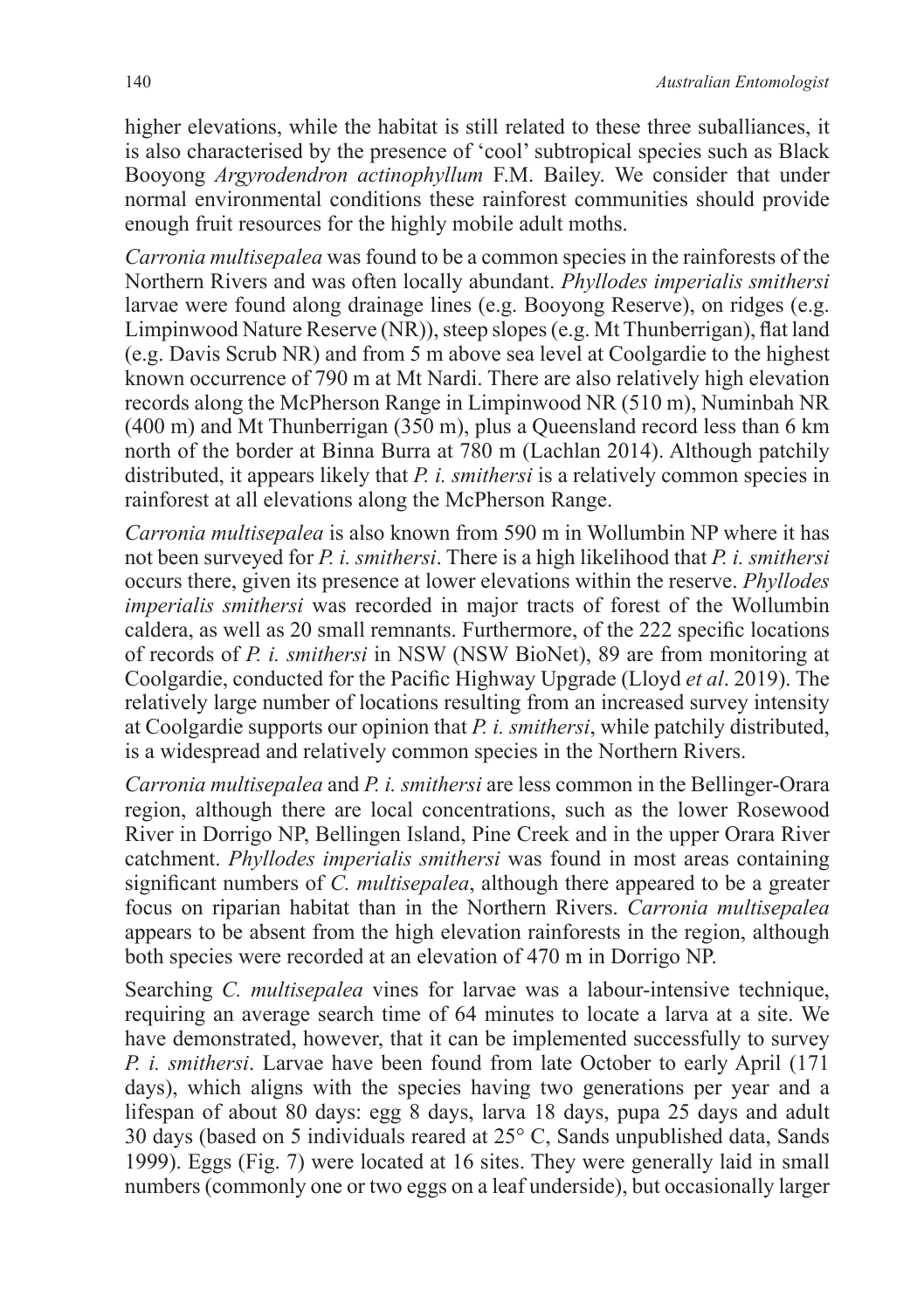

**Fig. 7.** A typical egg of *Phyllodes imperialis smithersi* (approximately 2 mm in diameter) on the underside of a *Carronia multisepalea* leaf (Photo: P.G. Richards).



**Fig. 8.** Defoliation of a *Carronia multisepalea* plant: (a) Multiple second instar *Phyllodes imperialis smithersi* feeding, until (b) there are no leaves left on the plant (Photos: S.R. Ruming).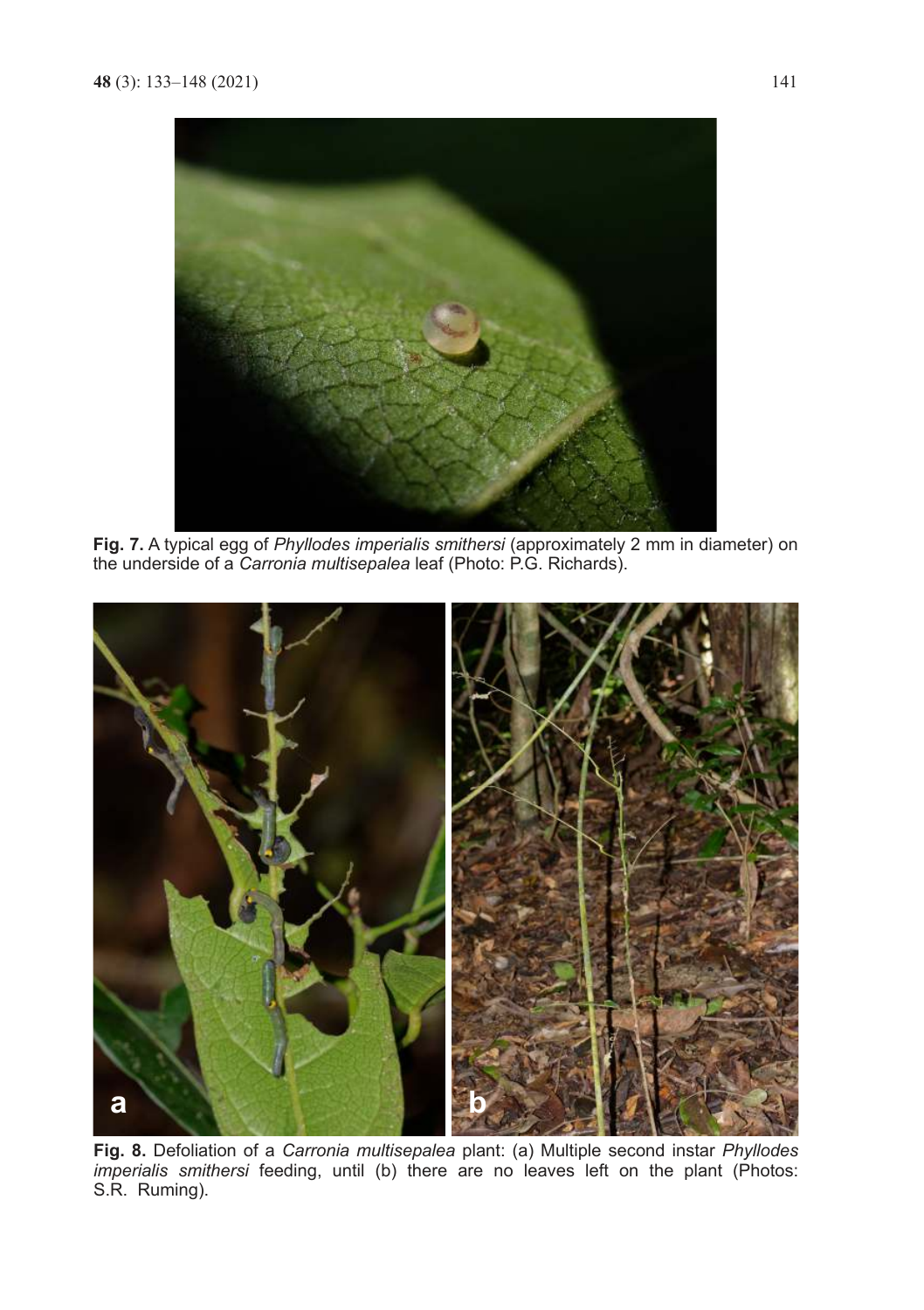numbers (up to 35). Where large numbers of larvae hatch onto a plant, the result can be complete defoliation (Fig. 8).

An advantage of the focus on larvae is that all locations found are breeding sites. The sites were characterised structurally by rainforest with an average crown cover of 62%. This level of crown cover was often obtained in old growth rainforest, which Sands (2012a) found to be preferred habitat. Within these old growth forests, however, *C. multisepalea* favoured edges or canopy gaps, either naturally created (e.g. by tree fall) or anthropogenically created (e.g. by roads). Canopy gaps and edges promote the recruitment of a suite of other colonising species, including Lawyer Vine *Calamus muelleri* H. Wendl. and in some places weed species such as Lantana *Lantana camara* L. that may out-compete *C. multisepalea*. In these circumstances, management actions may be required to ensure the persistence of *C. multisepalea*.

Suitable levels of canopy cover can also be achieved in regrowth forests and some locations were highly disturbed (e.g. Orara River, St Helena and Pine Creek). Weeds are a major problem in regrowth rainforest (Fig. 9) and rehabilitation may also be required at these sites. Seven of the sites surveyed had a canopy cover of 30% or less and despite the presence of abundant *C. multisepalea*, currently appear to be unsuitable breeding habitat for *P. i. smithersi*. Five of these sites were undergoing assisted restoration and could be expected to provide suitable habitat once adequate canopy cover is reinstated.

Larvae of *P. i. smithersi* were observed on average 61 cm above the ground. Of course, the search effort was at ground level; leaves in the canopy were not surveyed. However, there are reasons to expect that the core breeding zone is less than two metres in height: (i) during the survey, leaves above two metres were examined where possible, but only on two occasions were caterpillars observed, (ii) above the mean height of 61 cm, the number of larvae found declined progressively, despite vines being thoroughly searched to about two metres, and (iii) it is likely to be difficult for larvae to find sufficient cover in the canopy to avoid desiccation and predators, and fresh leaves would be exposed and harden quickly. Four structural forms of *C. multisepalea* give rise to leaf growth within about two metres of the ground. These are: (i) seedlings, (ii) short vertical stems arising from subterranean rhizomes (Fig. 10), (iii) a prolific ground cover or tangled low vine found in canopy gaps or forest edges, and (iv) new growth (often sparse) at the base of mature vines.

Early instar larvae were recorded on the underside of *C. multisepalea* leaves (Fig. 10) and later instar larvae were often observed lying along the stems of the vine (Fig. 11) or along the mid-rib of a leaf upon which it was feeding. There was a very strong preference for leaves produced in the current growing season (81% of observations of larvae). The almost ubiquitous presence of browsed leaves (95% of sites), although not necessarily due to browsing by *P. i. smithersi*, is further indication that the moth and vine co-occur widely.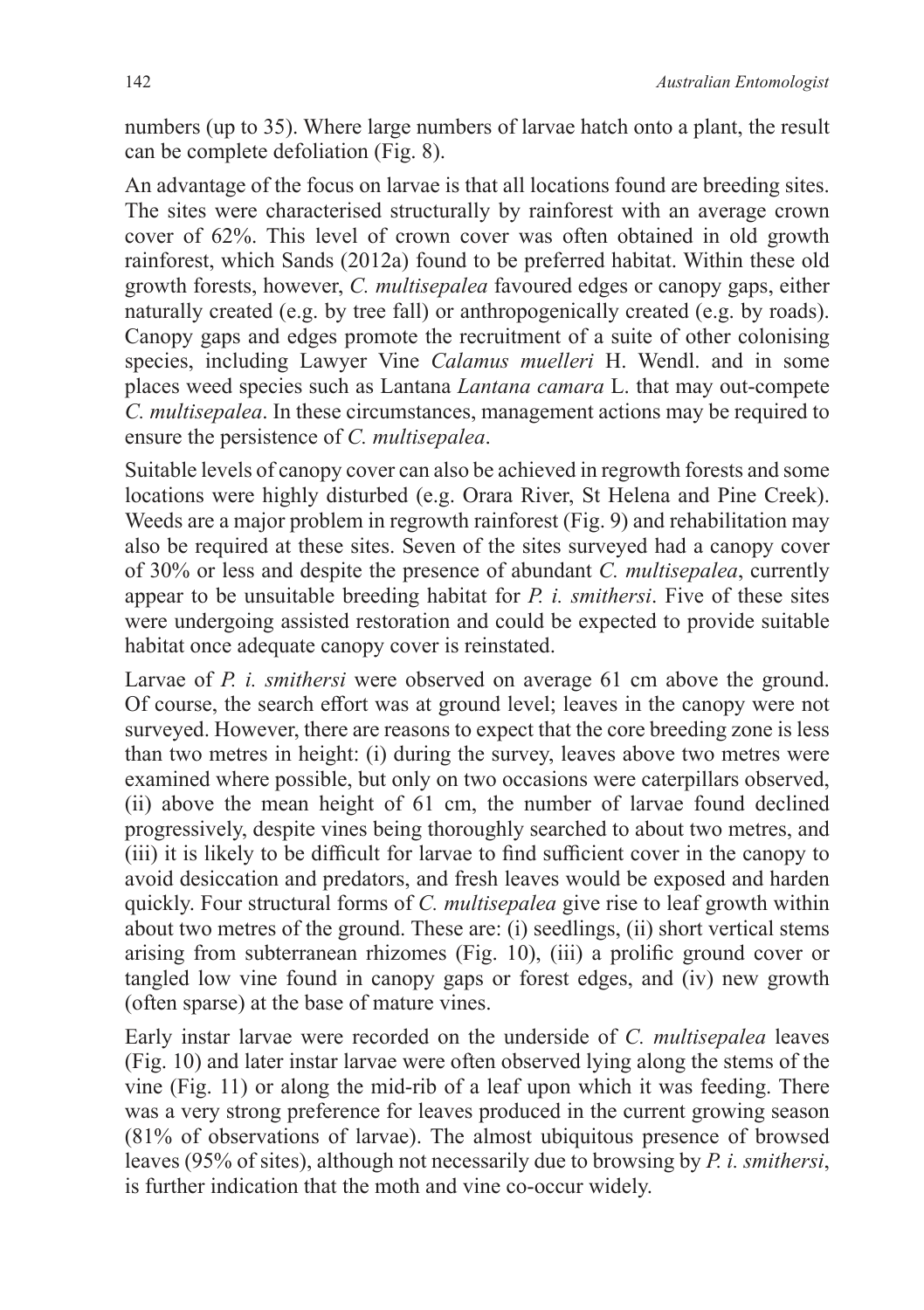

**Fig. 9.** *Carronia multisepalea*, browsed by *Phyllodes imperialis smithersi*, above a carpet of the weed Trad *Tradescantia fluminensis* Vell (Photo: M. Andren).



**Fig. 10.** Early instar *Phyllodes imperialis smithersi* larvae on a short vertical *Carronia multisepalea* stem (60 cm) arising from a subterranean rhizome (Photo: P.G. Richards).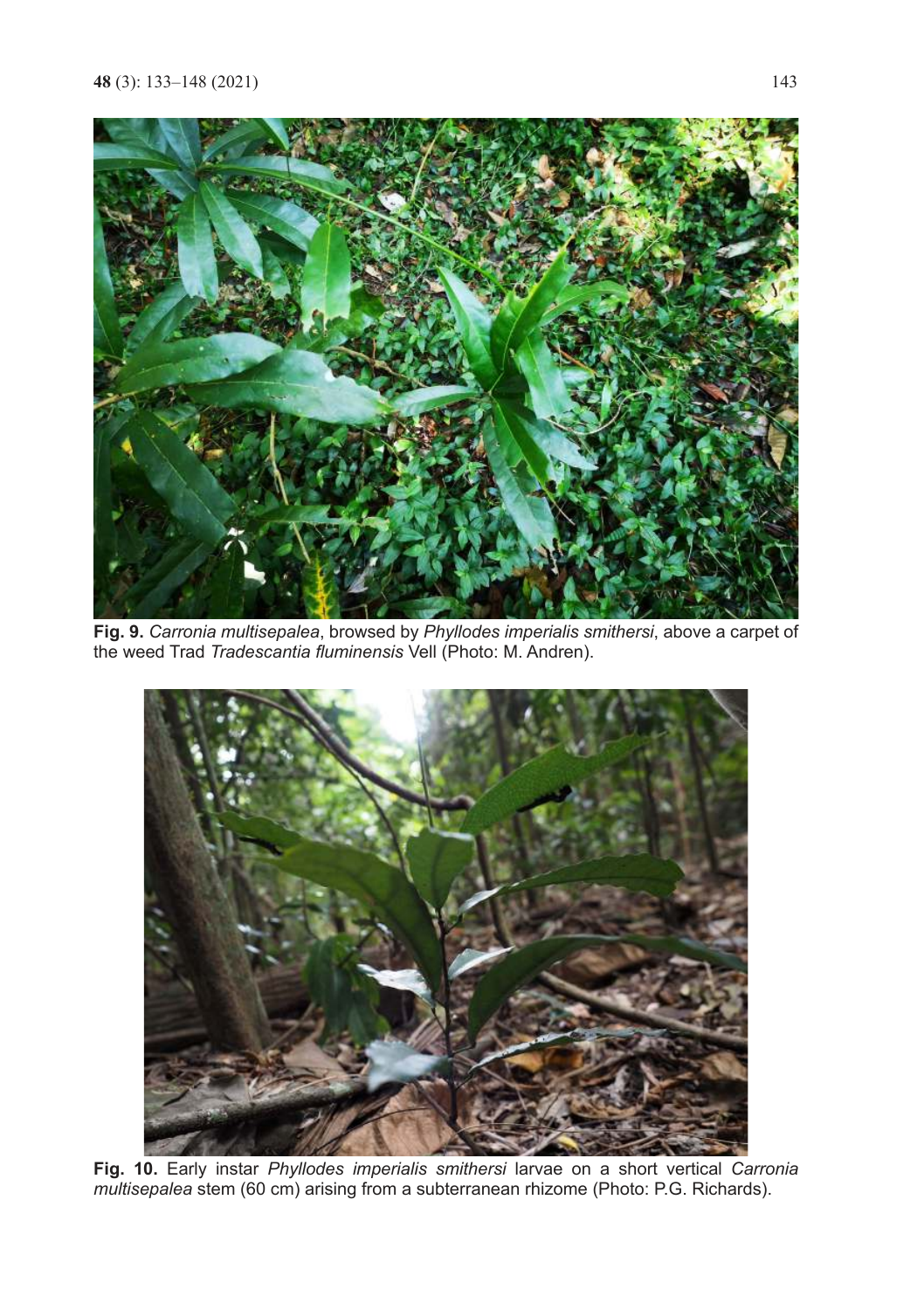Since European settlement, lowland rainforest has undergone a large reduction in area due to clearing (Floyd 1990, NSW Scientific Committee 1999, 2006). Floyd (1990) estimated that the original 75,000 ha 'Big Scrub' lowland rainforest of the Lismore basalts has been reduced to only 300 ha (0.4%) and much of the lowland rainforest has been lost from the Tweed, Bellinger and Orara valleys. Most remaining stands occur as small remnants of variable quality which are often isolated within highly modified agricultural landscapes (Threatened Species Scientific Committee 2011). Lowland rainforest is listed under State and Commonwealth legislation as an Endangered or Critically Endangered Ecological Community (NSW Scientific Committee 1999, 2006, Threatened Species Scientific Committee 2011).

Surveys were carried out in 14 of the small and isolated Big Scrub remnants. *Carronia multisepalea* is ubiquitous in these remnants (recorded in all remnants, although found by others in Victoria Park NR and in Rotary Park in Lismore, only one small plant was located). The most isolated remnant occupied by *P. i. smithersi* was Boatharbour NR. It is approximately 15 km to the nearest known occupied habitat in Booyong Reserve, which, like Boatharbour, is on the Wilson River. *Phyllodes imperialis smithersi* is a large moth and likely capable of powerful flight and it may be that all the Big Scrub remnants and potentially all the Northern Rivers (as well as adjacent rainforest in Queensland), is a single connected metapopulation. This widespread metapopulation potentially enables the recolonisation of a small remnant in the region if there was a local extinction, as well as colonisation of newly rehabilitated rainforest containing *C. multisepalea*. Crossing an open agricultural matrix between small forest remnants, however, is likely to expose the moths to increased predation from microchiropteran bats.

Prior to this study, *P. i. smithersi* was known from only two NPWS reserves in NSW (Davis Scrub NR and Dorrigo NP) and a council reserve (Bellingen Island). Of the 39 localities now known for the species, 18 (46%) are protected in 15 NPWS reserves (Table 2). A further 10 localities are on public land (i.e. a total of 72% on public land). The potential habitat of *P. i. smithersi* is also well protected with almost half within NPWS reserves. In the Northern Rivers, much of the rainforest habitat is steep, relatively inaccessible, generally in good condition and protected within conservation reserves. Only 13% of the potential habitat is in the Bellinger-Orara region, where *P. i. smithersi* is known from just 10 locations. There is likely to be a relatively large population in Dorrigo NP (where it is known from three locations) and there is an abundant localised population along Pine Creek in Bongil Bongil NP. Bellingen Island is a council reserve protected by an environmental zoning (Bellingen Shire Council 2010), but there is not a large amount of habitat on the island, and it is subject to flooding.

Six southern locations occur on State Forest (Scotchman, Tuckers Nob, Pine Creek and Orara West). Orara West State Forest contains an important population on Frontage Creek, Dingo Creek and the Orara River. While these sites benefit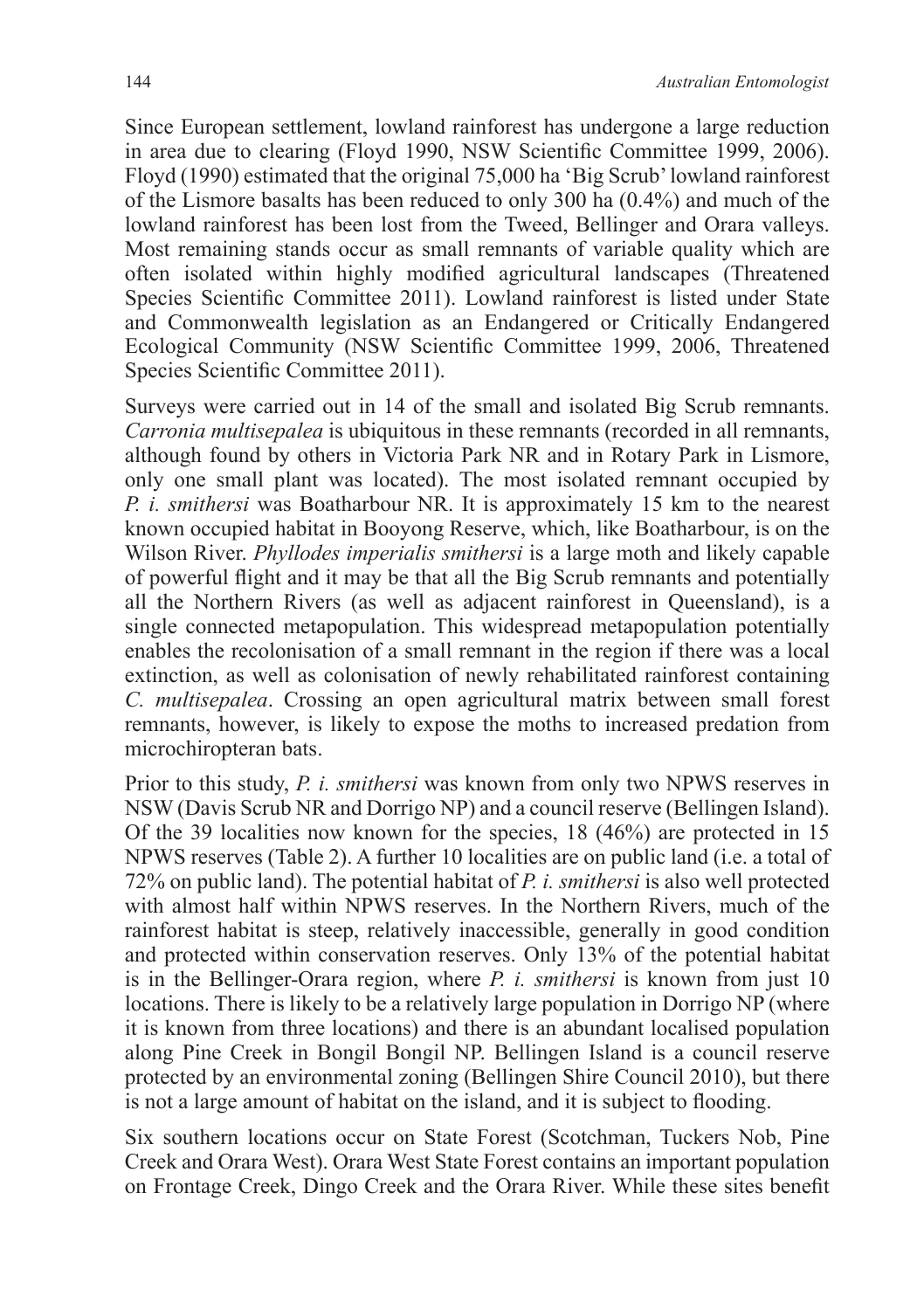

**Fig. 11.** A fifth instar *Phyllodes imperialis smithersi* larva on a stem of *Carronia multisepalea* below a dead leaf, exhibiting a typical resting position along the stem and the effectiveness of its camouflage (Photo: P.G. Richards).

from the protection of riparian rainforest from logging under current State regulations, some of them are relatively heavily disturbed and have minor to major weed infestations. Management intervention may be required to secure the persistence of *P. i. smithersi* at some of these locations. Despite this, in these State Forests and Bongil Bongil NP, many of the now-protected rainforests are beginning to re-establish canopy cover and provide suitable breeding habitat for *P. i. smithersi*. Assuming protections remain in place, this habitat could potentially increase in quality and quantity.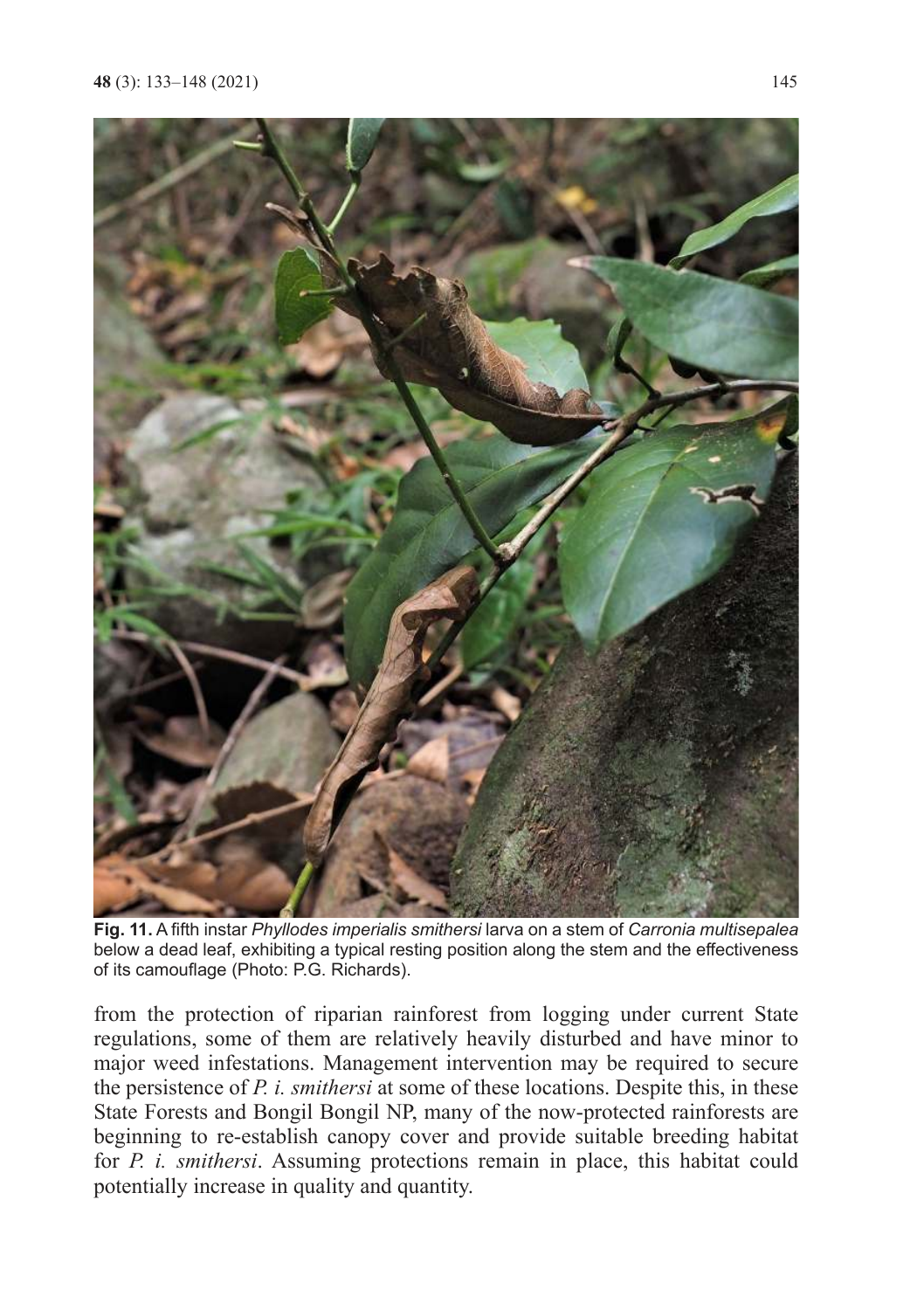Monitoring on Bellingen Island, although not comprehensive, indicated a 90% fall in numbers between early and late instars. Lepidopteran eggs and neonate larvae experience high predation rates and parasitisation of eggs occurs widely (e.g. by *Telenomus* sp. (Sands 1999)). Larvae of *P. i. smithersi* deploy a defensive strategy based on camouflage (Fig. 11) and, in the case of later instars, a dramatic warning display (Fig. 2). This suggests that *P. i. smithersi* does not utilise the alkaloids present in *C. multisepalea* for defence, unlike another large moth that feeds on the same plant, *E. fullonia*. Larvae of this species are coloured red and are much more active than *P. i. smithersi*, signifying to potential predators that it is unlikely to be palatable.

Clearing and weed invasion were important historical threats to *P. i. smithersi* and weed invasion remains a severe problem at many sites (Fig. 9). Unprecedented fires in 2019 burnt some of the rainforests in northeastern NSW (Nolan *et al*. 2019), including on Mt Nardi in Nightcap NP, which was the first time that such an event had been recorded. Fire is becoming an increasing threat to rainforest species and even a cool fire will threaten *P. i. smithersi*, with its breeding zone within two metres of the ground. During the drought conditions experienced from 2016 to 2019, at some time, most rainforest remnants in the region could potentially have sustained at least a leaf litter fire. Reduced productivity of *C. multisepalea* and reduced rainforest fruit production due to drought could also impact the species. Conversely, much of the rainforest habitat of *P. i. smithersi* is riparian and subject to flooding, which could become a serious threat if the frequency of flooding were to increase.

*Phyllodes imperialis smithersi* currently appears to be a secure species in the Northern Rivers, while in the Bellinger-Orara region, weed control and rainforest rehabilitation would help ensure its persistence. Along with many other species, however, it is becoming increasingly threatened by the intense droughts and fires that are consistent with the predicted consequences of anthropogenic climate change.

### **Acknowledgements**

Shane Ruming has contributed many hours of searching for caterpillars in the Bellinger and Pine Creek catchments; he is also thanked for the use of his excellent photos. Trevor and Carol Deane have been tireless in researching and promoting the conservation of the species and Mark Graham kindly allowed us to use his rare photograph of the adult moth feeding. Comments from reviewers Ethan Beaver and Robert Lachlan improved the manuscript. We are grateful for the assistance of many others who helped with surveys, allowed access to their properties and supplied information, including: Caroline Blackmore, David Britton, Tony Bush, Lori Cameron, Maria Catanzaro, David Charley, Hamish Cobbett, Michael Corke, Suryo Cunningham, Phil Gilmour, Gabe Hart, Noel Hart, Sian Hromek, Wren McLean, Jaime Plaza, Nicholas Plaza, Mark Robinson, Iain Stych and Kath Vail. The project was funded by the *Saving our Species* program of the NSW government.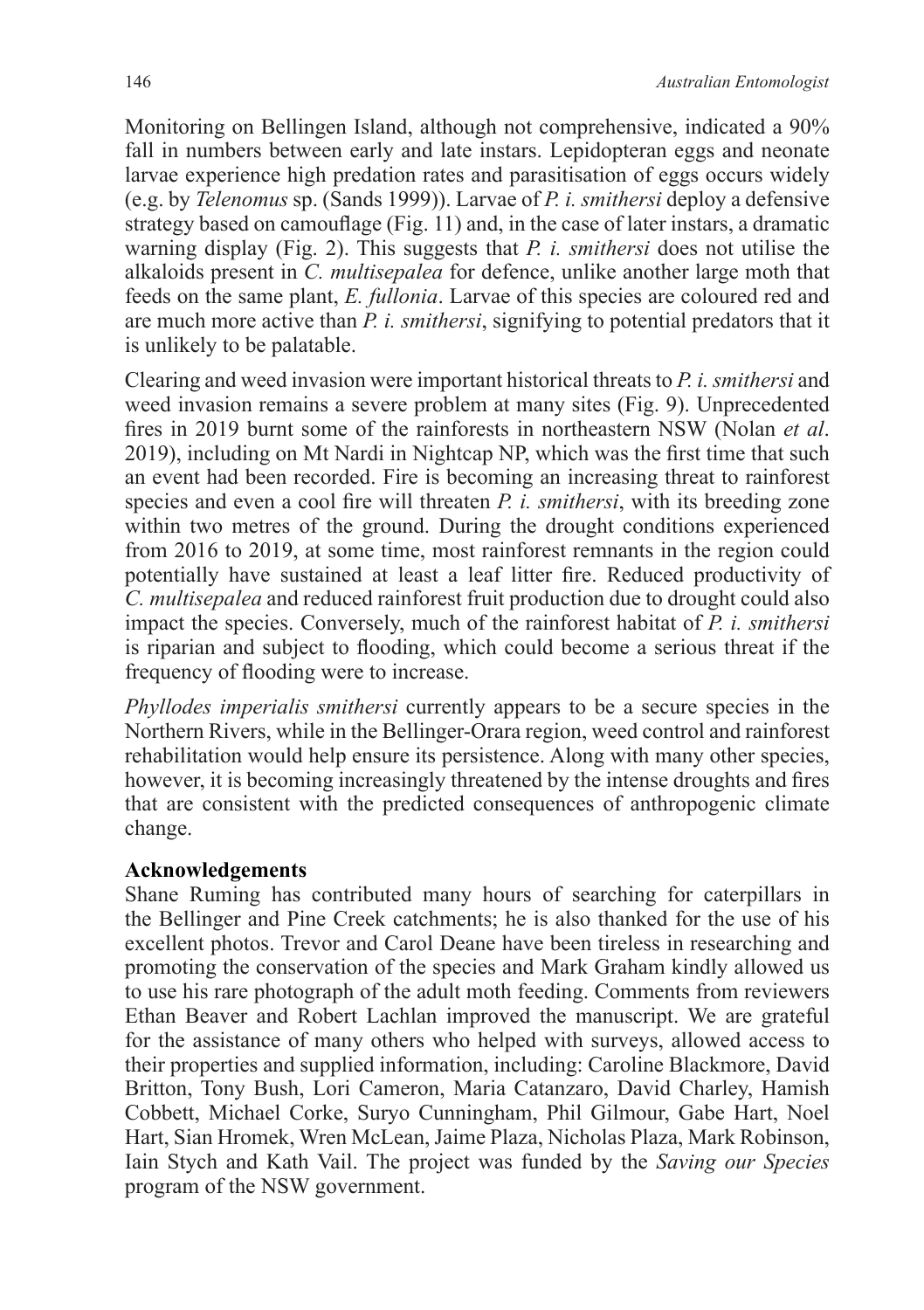#### **References**

BELLINGEN SHIRE COUNCIL. 2010. *Bellingen Local Environmental Plan 2010*. Bellingen Shire Council, Bellingen.

BRITTON, D. 2006. The hunt for the pink underwing moth *Phyllodes imperialis* and some associated events, November 2006. *The Society for Insect Studies,* Circular No. **124:** 88–90.

CLARK, G.M. and SPIER-ASHCROFT, F. 2003. *A review of the conservation status of selected Australian non-marine invertebrates*. Environment Australia, Canberra.

FAY, H.A.C. 1996. Evolutionary and taxonomic relationships between fruit-piercing moths and the Menispermaceae. *Australian Systematic Botany* **9:** 227–233.

FLOYD, A.G. 1990. *Australian Rainforests in New South Wales, Volumes 1 and 2*. Surrey Beatty and Sons, Chipping Norton.

HUNTER, R.L. 1939. The pink underwing moth. *Phyllodes meyricki* (Olliff). Family Noctuidae, Sub-family Catacalinae. *North Queensland Naturalist* **7:** 1–2.

LACHLAN, R.B. 2014. New records for *Phyllodes imperialis smithersi* Sands (Lepidoptera: Erebidae) from Southeastern Queensland and Northeastern New South Wales. *Australian Entomologist* **41:** 197–198.

LLOYD, P., POPPLE, L. and WEBER, L. 2019. *Woolgoolga to Ballina Pacific Highway Upgrade Invertebrate Monitoring Program Annual Report 2018, Year 1 Construction Phase Report*. Report by Biodiversity Assessment And Management (BAAM) to the New South Wales Roads and Maritime Services, Sydney.

NOLAN, R.H., BOER, M.M., COLLINS, L., RESCO de DIOS, V., CLARKE, H., JENKINS, M. and BRADSTOCK, R.A. 2019. Causes and consequences of eastern Australia's 2019–20 season of megafires. *Global Change Biology* **26:** 1039–1041.

NSW SCIENTIFIC COMMITTEE. 1999. *Lowland rainforest on floodplain in the NSW North Coast Bioregion endangered ecological community listing*. New South Wales Scientific Committee final determination, Hurstville.

NSW SCIENTIFIC COMMITTEE. 2003. Phyllodes imperialis*, southern subspecies (a moth) endangered species listing - final determination*. New South Wales Scientific Committee, Sydney.

NSW SCIENTIFIC COMMITTEE. 2006. *Lowland rainforest in NSW North Coast and Sydney Basin Bioregion endangered ecological community listing*. New South Wales Scientific Committee final determination, Hurstville*.*

OFFICE OF ENVIRONMENT AND HERITAGE. 2010. *Vegetation map for the Northern Rivers CMA*. New South Wales Office of Environment and Heritage, Coffs Harbour.

ROADS AND MARITIME SERVICES. 2013. *Threatened Invertebrates Management Plan. Woolgoolga to Ballina Pacific Highway Upgrade, Version 1*. New South Wales Roads and Maritime Services, Sydney.

SANDS, D.P.A. 1999. Conservation status of Lepidoptera: assessment, threatening processes and recovery actions. Pp. 383–387 *in* Ponder, W. and Lunney, D. (eds), *The other 99%. The conservation and biodiversity of invertebrates*. Transactions of the Royal Zoological Society of New South Wales, Mosman.

SANDS, D.P.A. 2012a. Review of Australian *Phyllodes imperialis* Druce (Lepidoptera: Erebidae) with description of a new subspecies from subtropical Australia. *Australian Entomologist* **39:** 281– 292.

SANDS, D.P.A. 2012b. The southern pink underwing moth. Pp. 38–39 *in* Curtis, L.K., Dennis, A.J., McDonald, K.R.M., Kyne, P.M. and Debus, S.J.S. (eds), *Queensland's threatened animals*. CSIRO Publishing, Melbourne.